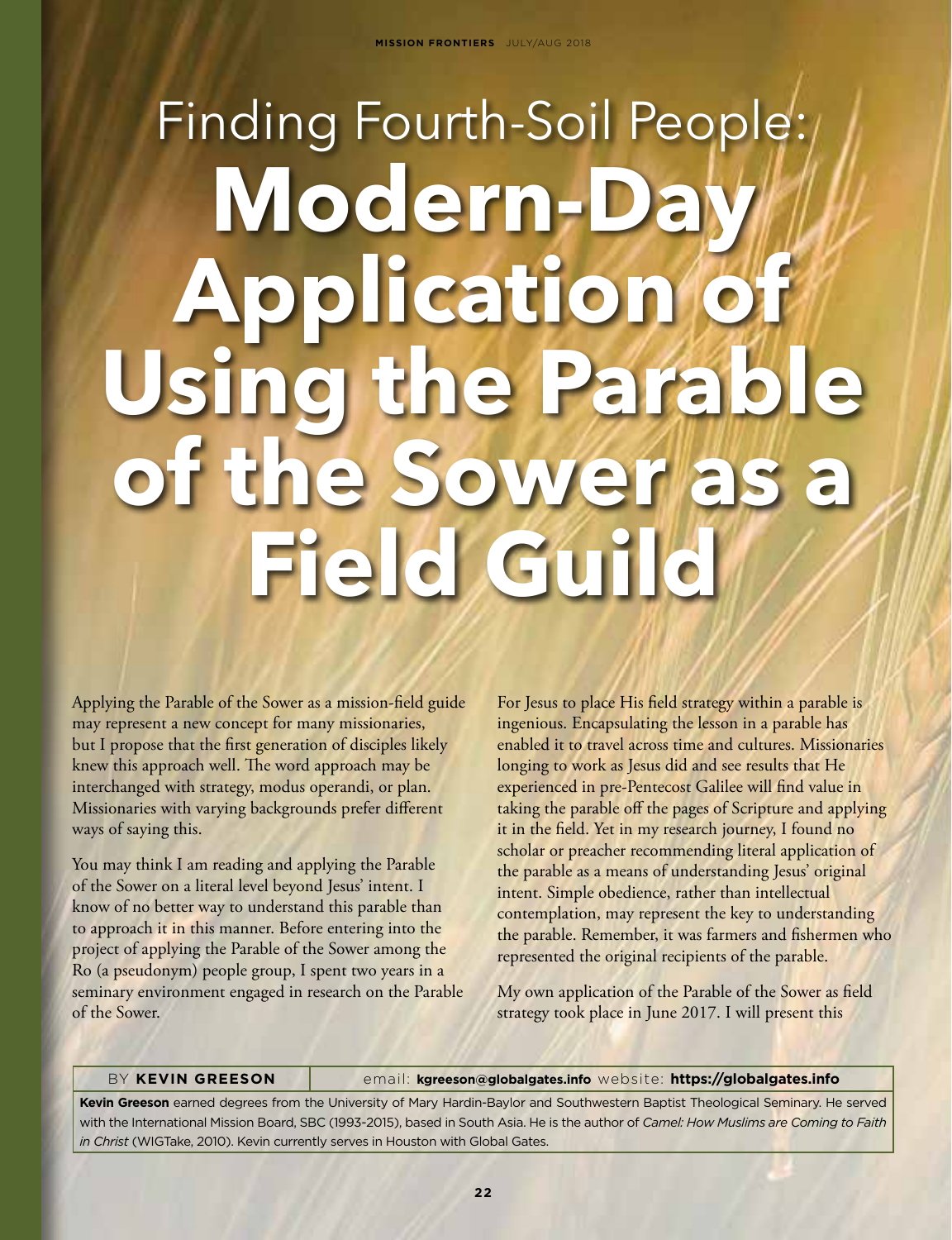application portion of my findings in steps, beginning with the selection of a target geographic location and, within that target area, a people group. Weekly follow-up took place, up to the writing of this article, for a total of ten months. Again, I have used pseudonyms to protect the identity of participants.

#### **Step 1: Establishing a "Galilee"**

The square mileage of Galilee in the time of Jesus mirrors the state of Rhode Island, roughly two thousand square miles. The South Asian district chosen for the project contains 2,400 square miles. Historians estimate a broad range of two hundred thousand to three million residents in Jesus' Galilee. The population of my target people group, the Muslim Ro people, stood at five hundred thousand at the commencement of the project. Living as minorities in the district, the Ro people suffer and face tremendous hardships.

## **Step 2: Believe in a Potential Harvest**

The parable's climax moves past three soils with negative results and escalates to a surprising end, the discovery of hundredfold-producing individuals. Since we know the end of the parable, missionaries approaching their "Galilee" should assume an attitude of confidence. I personally believe that the Parables of the Hidden Treasure and the Priceless Pearl (apparently told not long after the delivery of the Parable of the Sower) were used by Jesus to explain His attitude when approaching new communities in Galilee. The treasure likely represents the harvest coming from the Fourth-Soil Person.

To build up my confidence that a harvest awaited among the Ro people in the district, one year prior to the project I requested and arranged for a team of two near-culture evangelists to travel to the district and share the gospel among the Ro people. They functioned like the spies whom Moses sent ahead of the Israelites. The evangelists returned with amazing stories of Ro people responding to the gospel. On their journey they led eight Ro to faith and baptized them. I shared this report with a church in Houston, explaining that I believed a large harvest awaited among the Ro people. The church agreed to send volunteers and to finance the project.

## **Step 3: Broad Seed Sowing Campaign**

Applying the Parable of the Sower required a season of gospel sowing in the form of evangelism campaigns. For the initial campaign, I attempted to reconstruct Jesus' deployment of the seventy-two disciples. Eight American volunteers traveled to the South Asian district. As Jesus used disciples from the harvest in upper Galilee to seed lower Galilee, I arranged sixty-five disciples from the Way of Peace movement (from a neighboring district; with ten thousand baptized believers; see article on page 17) to join the project. In total, seventy-two disciples went out for three days boldly sharing the gospel.

Orientation occurred the evening before deployment. The seventy-two disciples were asked to forgo their normal approach to engaging lost people and adopt Jesus' approach of "preach and heal." For healing training we simply read three of Jesus' healing episodes, analyzed what He said and how He healed, then agreed as a group to do the same. The main training involved the reading of the Parable of the Sower followed by explanation and specific instructions for field application.

Our group of seventy-two disciples, traveling in pairs, agreed to begin all engagements with Ro people by stating, "We are men of God and have come to your community to pray for sick people." After prayer, the disciples would share the gospel; Jesus is holy, paid our penalty when He died, rose from the dead; we believe that Jesus alone can get us to heaven. The second portion of the orientation was given equal importance to the first portion. When a Ro person agreed to believe the gospel message, the disciples began analyzing and categorizing responses using the Parable of the Sower.

## **Step 4: Analyze Germinated Responses**

In John 4:34–38, the disciples return to meet Jesus after his encounter at the Samaritan well, where a woman immediately believed and returned to her town telling others about her experience. The disciples, not fully understanding the situation, prompted Jesus to explain how quickly a harvest can occur: "the sower and the reaper can rejoice together" (4:36). With that statement, Jesus taught the disciples to expect immediate positive responses; in the case of the woman at the well, they experienced large positive results. With this in mind and knowing that I would ask them to report on actions and statements from positive responders, our seventy-two disciples prepared to analyze this portion of the project.

I provided our seventy-two disciples with specific examples of statements and actions coming from the positive responders. Positive responders who received the gospel but stated they would not share the gospel with their *oikos* due to fear of persecution we labeled as secondsoil individuals. Positive responders who made statements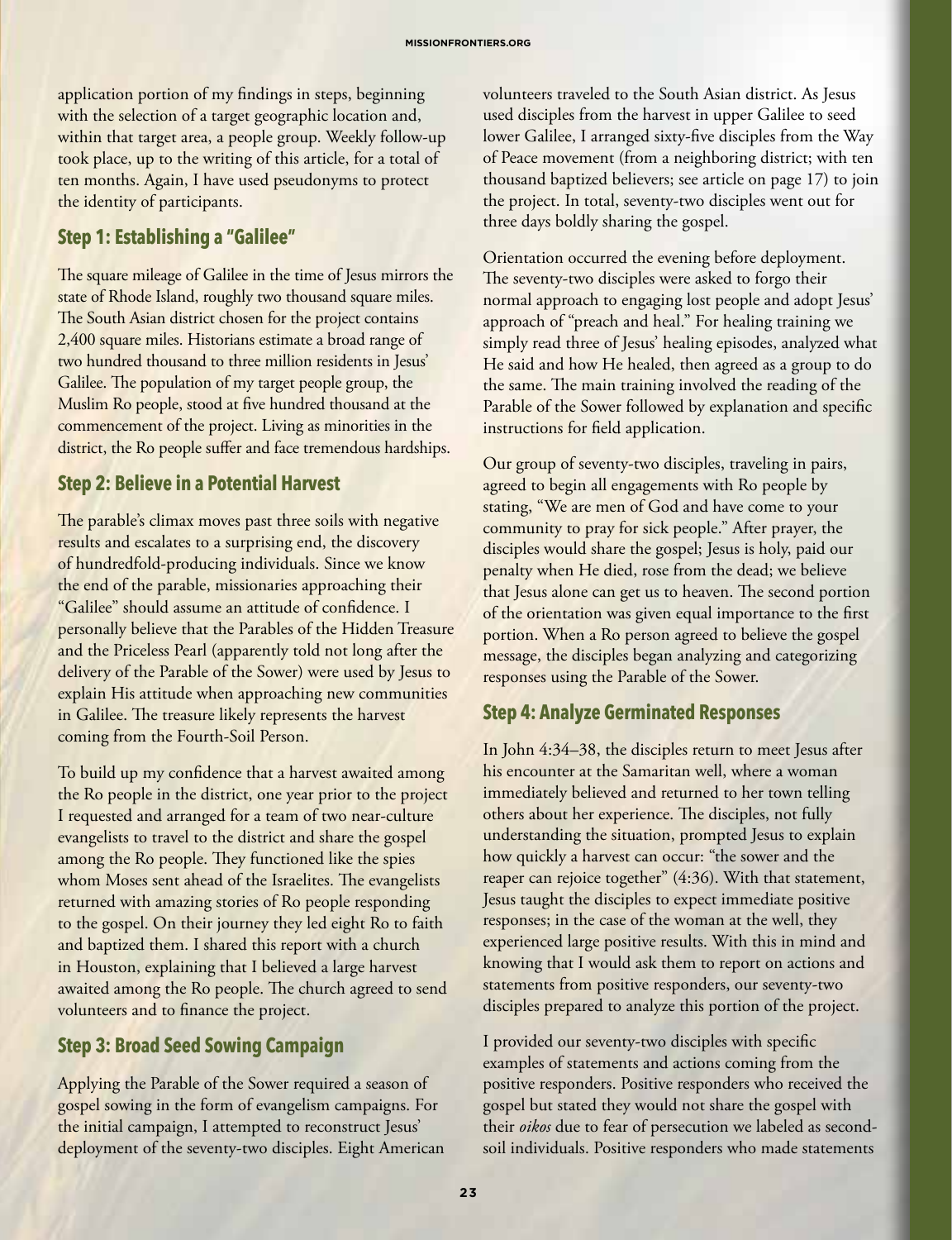such as "I cannot share this with my family and friends because I will lose everything" would be labeled as thirdsoil individuals. Our disciples were not asked to keep track of second- and third-soil responders, only fourth-soil responders (individuals who stated that they would share the gospel with their family and friends or immediately began to share the gospel with their family and friends).

#### **Results**

After three full days of sharing the gospel, our group of seventy-two disciples debriefed in pairs, totaling thirty-six interviews. With elation, these disciples related more than twenty stories of Ro people being healed or stating that they felt better. A total 681 Ro people heard the gospel, and 399 Ro individuals responded positively that they now believed Jesus was their Savior and that there was no other way to heaven but through him. From the 399 positive responses, the disciple teams reported that 98 persons fit the descriptions of the Fourth-Soil Person. Narrowing down the 98, we identified seven individuals whom we would closely monitor over the next ten months.

## **Three Examples of How the Disciples Identified Fourth-Soil Individuals**

When the disciples entered into "G's" community and shared the gospel, G believed and immediately gathered twelve of his family and friends to sit and listen to the disciple team retell the gospel story. Upon visiting G's house one day later, the disciple team witnessed an angry group of Islamic religious leaders entering G's house with threats to everyone in the room to reject the message of the disciples. After the leaders left, G told those remaining in his house not to listen to the religious leaders because their message does not offer salvation. Revisiting G's house the next day, the disciple team discovered that G had shared the gospel with additional neighbors. Over the past ten months, G has baptized twenty-two of his family and friends.

After hearing and receiving the gospel from a disciple team, "A" immediately invited the disciple team to his house and called twenty of his neighbors to come listen to the gospel. A believed the gospel and asked for prayer. After the prayer, A said, "You gave us good news for how we can go to heaven. We should tell this good news to others." Over the past ten months, A has baptized twenty-six Ro individuals.

After "K" heard the gospel and believed, the disciple team heard K say, "I have to tell this message to my family and friends." A few weeks later, K brought twenty-five of his family and friends to a gospel-sharing event hosted by the follow-up team. After ten months, K has seventeen baptized individuals in his emerging network.

The follow-up team keeps track of the seven individuals identified as potential Fourth-Soil People because of their immediate actions of sharing the gospel with their *oikos*, regardless of threats and concerns. From the seven potential fourth-soil individuals, a total of 163 (research includes generation tracking) Ro people have been baptized. A second seed-sowing campaign in new areas of the district took place three months ago in which more than three hundred received Jesus as their Savior and thirty-five experienced baptism. The follow-up team continues the work with ongoing Bible training for all new believers.

# **Connecting the Finding Fourth-Soil Project to**  *Four Fields*

For missionaries familiar with *Four Fields* training (see diagram below), the Finding Fourth-Soil project takes place within field 2. Progressing from fields 2 and 3 occurs when new believers emerge from gospel-seed-sowing campaigns. Missionaries moving their ministry into fields 3 and 4 with many new second- and third-soil (nonreproducing) believers requires the missionary to take on a role as a motivator to get second- and third- soil individuals to reproduce. Progressing into field 3 with multiple Fourth-Soil People reproducing new believers represents a healthy emerging movement in which the missionary's role appears much different from that of a motivator.

The Finding Fourth-Soil People project demonstrates that patience and hard work in discovering multiple Fourth-Soil individuals using the Parable of the Sower as a strategy plan makes a great impact on a people group and aligns the missionary's ministry with Jesus' model in pre-Pentecost Galilee. The temptation to move quickly out of field 2 with a handful of new believers to begin forming churches limits a missionary to a mode of "growth by addition." Finding and investing in fourth-soil individuals can catalyze the work from "growth by addition" to "a movement of multiplication."